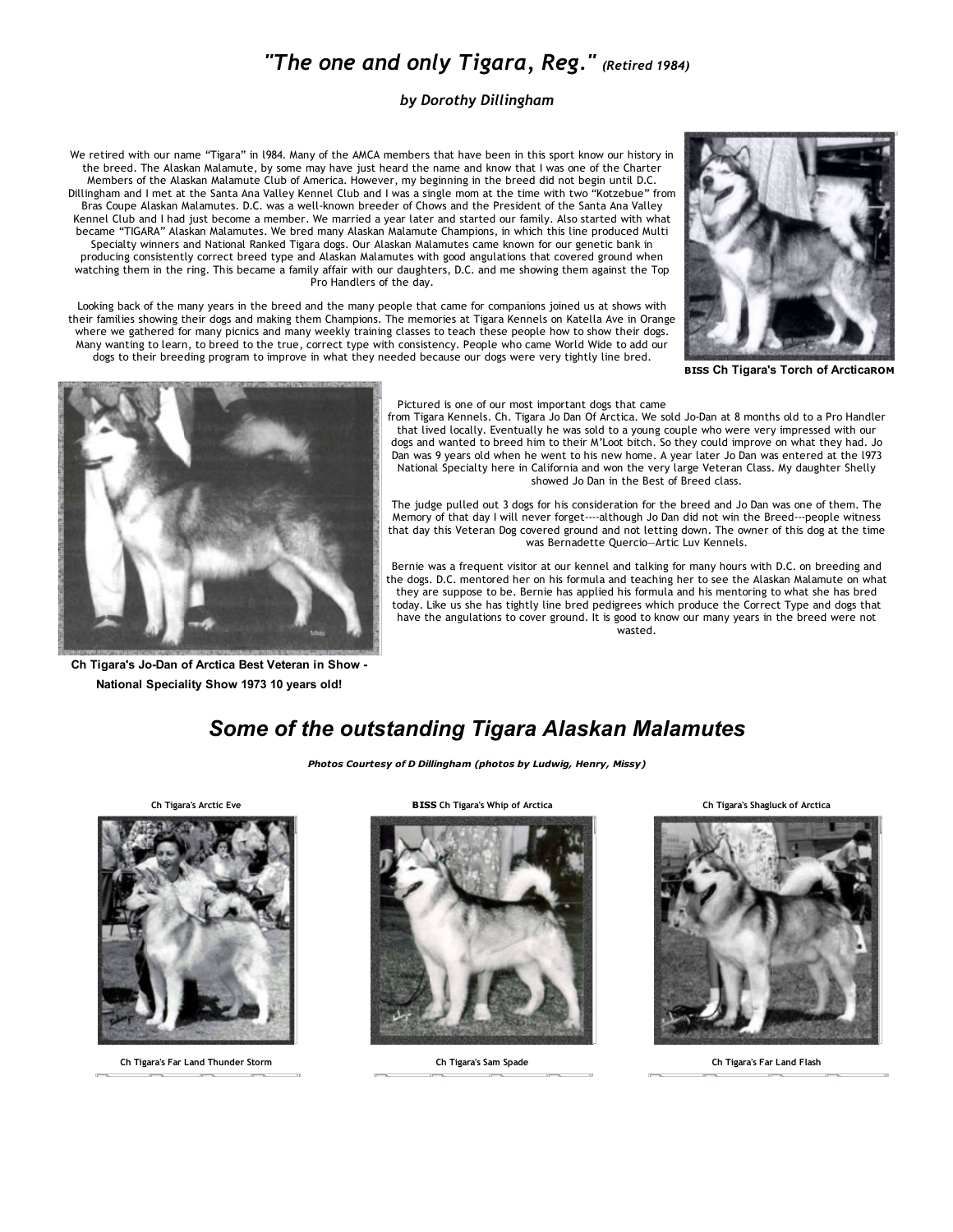

Ch Tigara's Lash of Arctica **Ch Tigara's Lash of Arctica** BISS Ch Tigara's Diamond Jim





BISS Ch Tigara's Torch of Arctica ROM BISS Ch Tigara's Togiak Chieftain Ch Tigara's Karluk of Roy‐el (8.5yrs!)



Ch Tigara's Sabrina of Arctica Ch Tigara's Kiska Corazon Ch Zorba of Brigadoon













Ch Tigara's Rogue of Arctica Ch Tigara's Tonyas of Arctica Ch Tigara's Dangerous Dan McGrew